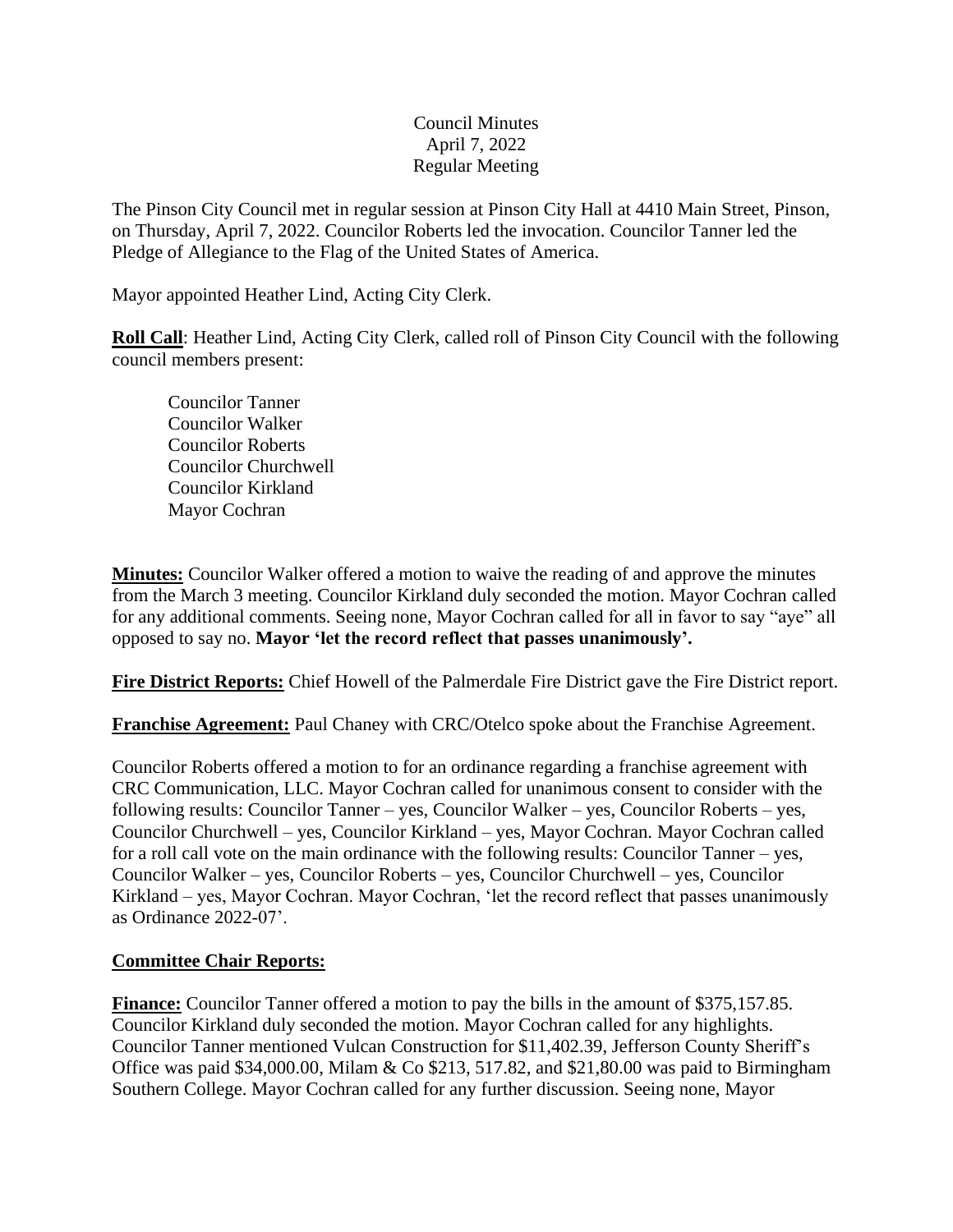Cochran called for all in favor to say 'aye' all opposed to say "no". **Mayor Cochran "Let the record reflect the ayes carry."**

**Enhancements:** Councilor Tanner offered a motion to continue movies in the park for six movies in the amount of \$2000.00. Mayor Cochran called for any further discussion. Councilor Tanner said here would be more info at the next meeting and here would be new locations this year. Mayor Cochran called for all in favor to say 'aye' all opposed to say 'no'. Mayor Cochran 'let the record reflect the ayes carry'.

Councilor Tanner gave a City Fest Update, reminding everyone that CityFest will be held on May 7<sup>th</sup> from 10:00 to 2:00 at Pinson Bicentennial Park, adding that the Splash Pad will be open and free, but no disc golf can happen until about 4:00. Councilor Tanner went on to say that there will be three bands performing and there will be square dancing for adults.

**Planning and Zoning:** Mayor Cochran opened the public hearing for post annexation rezoning case Z-2022-03. As there was no one present to speak for or against, Mayor Cochran closed the Public Hearing.

Counci8lor Churchwell offered an ordinance in the amount of 2022-06 changing the zoning classification of real estate. Councilor Kirkland duly seconded the motion. Mayor Cochran called for unanimous consent to consider with the following results: Councilor Tanner – yes, Councilor Walker – yes, Councilor Roberts – yes, Councilor Churchwell – yes, Councilor Kirkland – yes, Mayor Cochran. Mayor Cochran called for a roll call vote on the main ordinance with the following results: Councilor Tanner – yes, Councilor Walker – yes, Councilor Roberts – yes, Councilor Churchwell – yes, Councilor Kirkland – yes, Mayor Cochran. Mayor Cochran, 'let the record reflect that passes unanimously as Ordinance 2022-06'.

**Mayor's Report:** Mayor Cochran spoke about the Darter IPA from Good People Brewing Company and proceeds from upcoming events that will go to Turkey Creek Nature Preserve. Mayor Cochran announced upcoming events including Peter & Starcatcher's at Pinson Valley High School Presenting Imaginary Monsters on  $4/22$  at 6:00 PM Special FX Group.

**Old Business**: Councilor Tanner offered a motion to approve a feasibility study regarding a City of Pinson School System. Councilor Walker duly seconded the motion. Mayor Cochran called for any discussion. Councilor Tanner spoke about comments she has received from volunteers at the school supporting the idea of a school system and added her support for this study and the future of the kids. Councilor Walker spoke about his continued support of the sports programs at PVHS and how he hears the same questions and said that the feasibility study is a relatively small amount of money to figure out if a school system is feasible. Mayor Cochran said that he had received a letter from Dr. G to attend all four schools to show him what is wrong. Mayor Cochran said that he did not want it to appear as though they are waging war with Dr. G and the others, as they have met with them already. Councilor Kirkland asked what the public really wants and expressed her concerns about upsetting the current system. Councilor Churchwell said that it does not feel like the council heeds it's own (school) board. Councilor Roberts said that he has done a lot of research and had several meetings with different faculty and staff and says there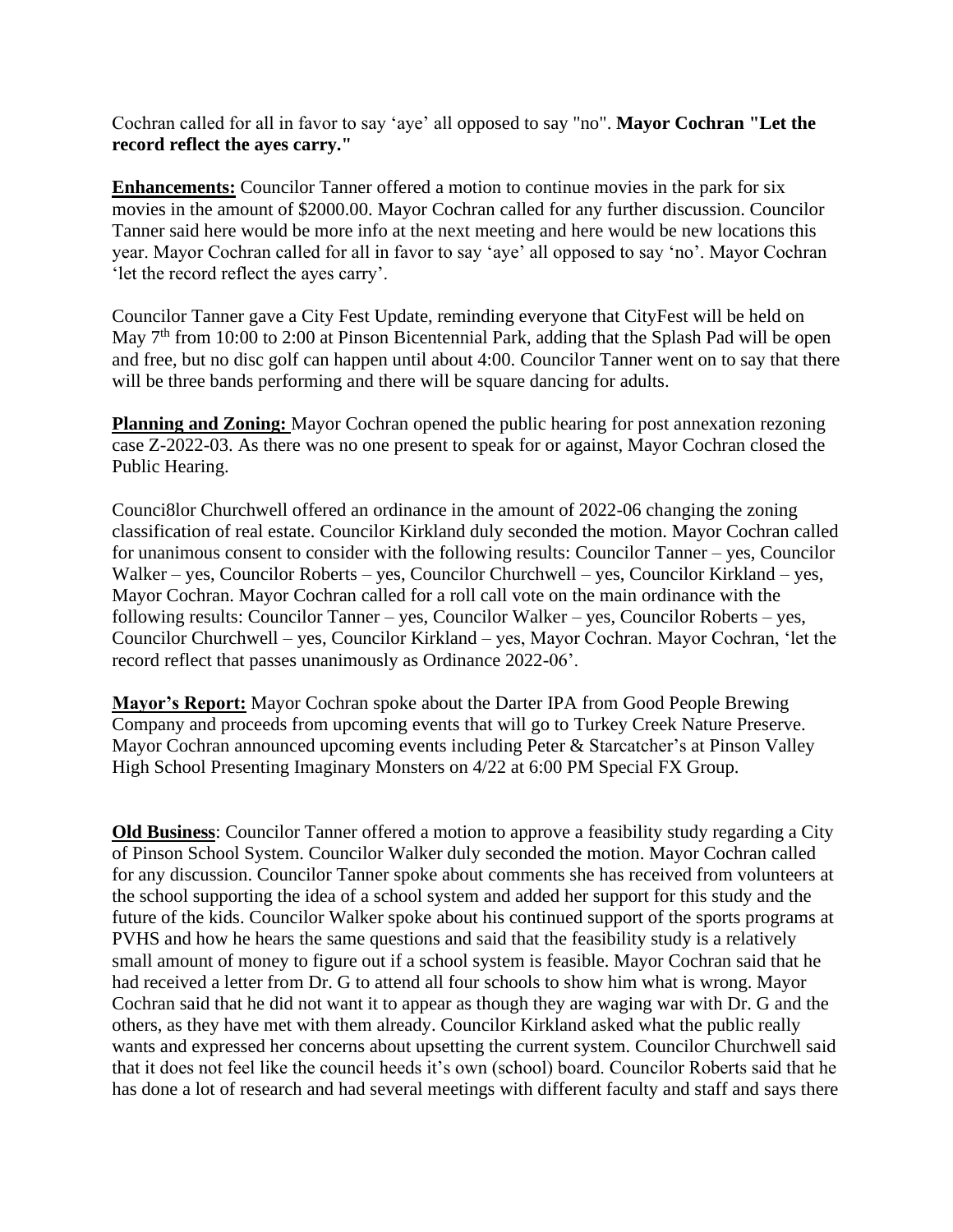are several issues that need to be addressed, including a new high school in the next three to five years and that we will get a proper investigation of the schools. Councilor Walker stated that this was about the kids and the need to fight for the people of Pinson. Seeing no further discussion, Mayor Cochran called for a roll call vote on the feasibility study with the following results: Councilor Tanner- yes, Councilor Walker – yes, Councilor Roberts – no, Councilor Churchwell – no, Councilor Kirkland – no, Mayor Cochran voted yes. Mayor Cochran 'let the record reflect the motion does not pass'.

**New Business:** Councilor Roberts offered a motion to approve a Roll Off Dumpster for Land Trust cleanup on 4/9 at \$350.00. Councilor Kirkland duly seconded the motion. Mayor Cochran called for any discussion. Seeing none, Mayor Cochran called for all in favor to say 'aye' all opposed to say 'no'. Mayor Cochran 'let the record reflect the motion carries unanimously'.

Councilor Walker offered a motion to approve The Armor Shop vest quote for Chris Sharit in the amount of \$350.00. Councilor Tanner duly seconded the motion. Mayor Cochran called for any discussion. Councilor Walker mentioned that it came with a 15-year warranty. Mayor Cochran called for all in favor to say 'aye' all opposed to say 'no'. Mayor Cochran 'let the record reflect the motion carries unanimously'.

Councilor Churchwell offered a motion to approve a TK-52XP Power Mower in that amount of \$57,950.00. Councilor Walker duly seconded the motion. Mayor Cochran mentioned that the cost may be less and that the mower will help keep Pinson beautiful. Mayor Cochran called for any further discussion. Seeing none, Mayor Cochran called for all in favor to say 'aye' all opposed to say 'no'. Mayor Cochran Mayor Cochran, 'let the record reflect the ayes carry unanimously'.

Councilor Kirkland offered a motion to approve 55 inch Smart TV for \$500.00 for the Public Safety Office. Councilor Roberts duly seconded the motion. Mayor Cochran called for any further discussion. Seeing none, Mayor Cochran called for all in favor to say 'aye' all opposed to say 'no'. Mayor Cochran 'let the record reflect the motion carries unanimously'.

Councilor Roberts offered a motion to approve updates at Pinson Youth Sports Complex, including a Bresco quote for \$5,785.00 for 3 undercounter freezers and two stainless steel worktables for \$1400.00, commercial shelving for \$2500.00 and roll up door replacements at \$1500.00 (making them ADA compliant with labor at \$275.00. Councilor Kirkland duly seconded the motion. Mayor Cochran called for any discussion. Seeing none, Mayor Cochran called for all in favor to say 'aye' all opposed to say 'no'. Mayor Cochran 'let the record reflect the motion carries unanimously'.

Councilor Kirkland offered a motion to approve purchase of Commercial Refrigerator for Bicentennial Park up to \$2500. Councilor Churchwell duly seconded the motion. Mayor Cochran called for any discussion. Mayor Cochran called for all in favor to say 'aye' all opposed to say 'no'. Mayor Cochran 'let the record reflect the motion carries unanimously'.

Councilor Roberts gave an update on the road closures on the interstate construction project and suggested contacting the governor's office with any complaints about the impact.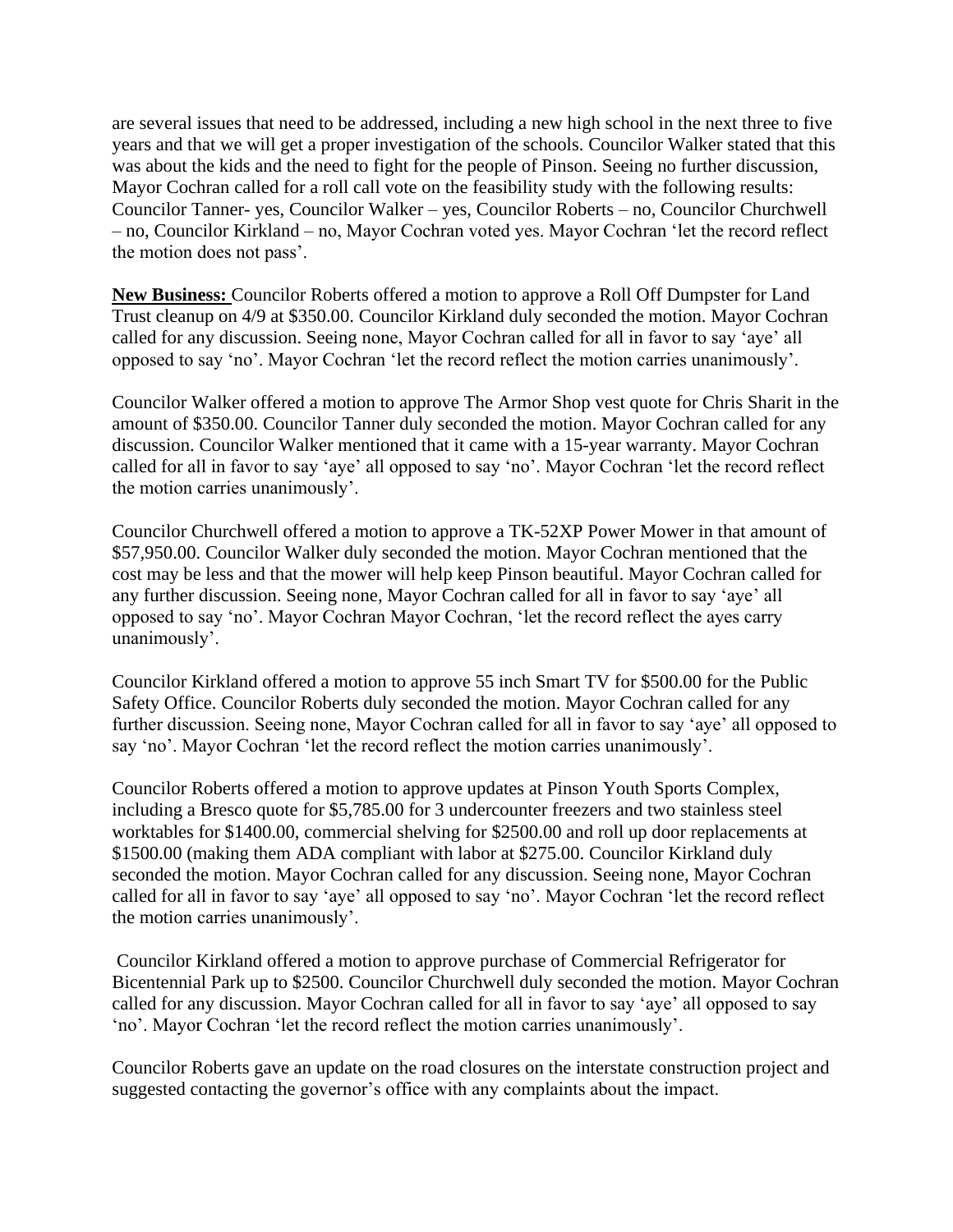Shane Black mentioned that it is an honor to service this community and the meetings are run well.

Allison Scanlan, Pinson Public Library Director, gave the library report, announcing upcoming events.

Eric Winfrey, Director of Public works, gave an update on the phones, countertops for Rock School, doors, and other projects. Director Winfrey said that the pavement will be completed in the next two weeks and encouraged everyone to look at the equipment in the park.

**Public Comment:** Mayor Cochran opened up the floor for public comment.

Dorland Terry of Miles Spring Road gave an update on the water situation.

Vincent Lewis spoke about the need to stand up for a new school system.

Pam Johnson, 9656 Silly Dean Road, stated that she has gone to the state and asked the council if they had been to the school, mentioning that she was told that could not take a board candidate into the schools unless they are with Dr. G.

Tracey Johnson, 6408 Sunrise Lane, stated that the council members should have looked at the school prior to voting on the study, saying that the council as elected to those positions and are expected to do the job.

**Councilor Tanner offered a motion to adjourn. Councilor Walker duly seconded the motion. Mayor Cochran called for all in favor to say 'aye' all opposed to say 'no'.** 

Mayor Cochran, '**let the record reflect the 'ayes' carry; we are hereby adjourned'.**

Adjourned at 8:43

Respectfully submitted, Heather Lind, Acting City Clerk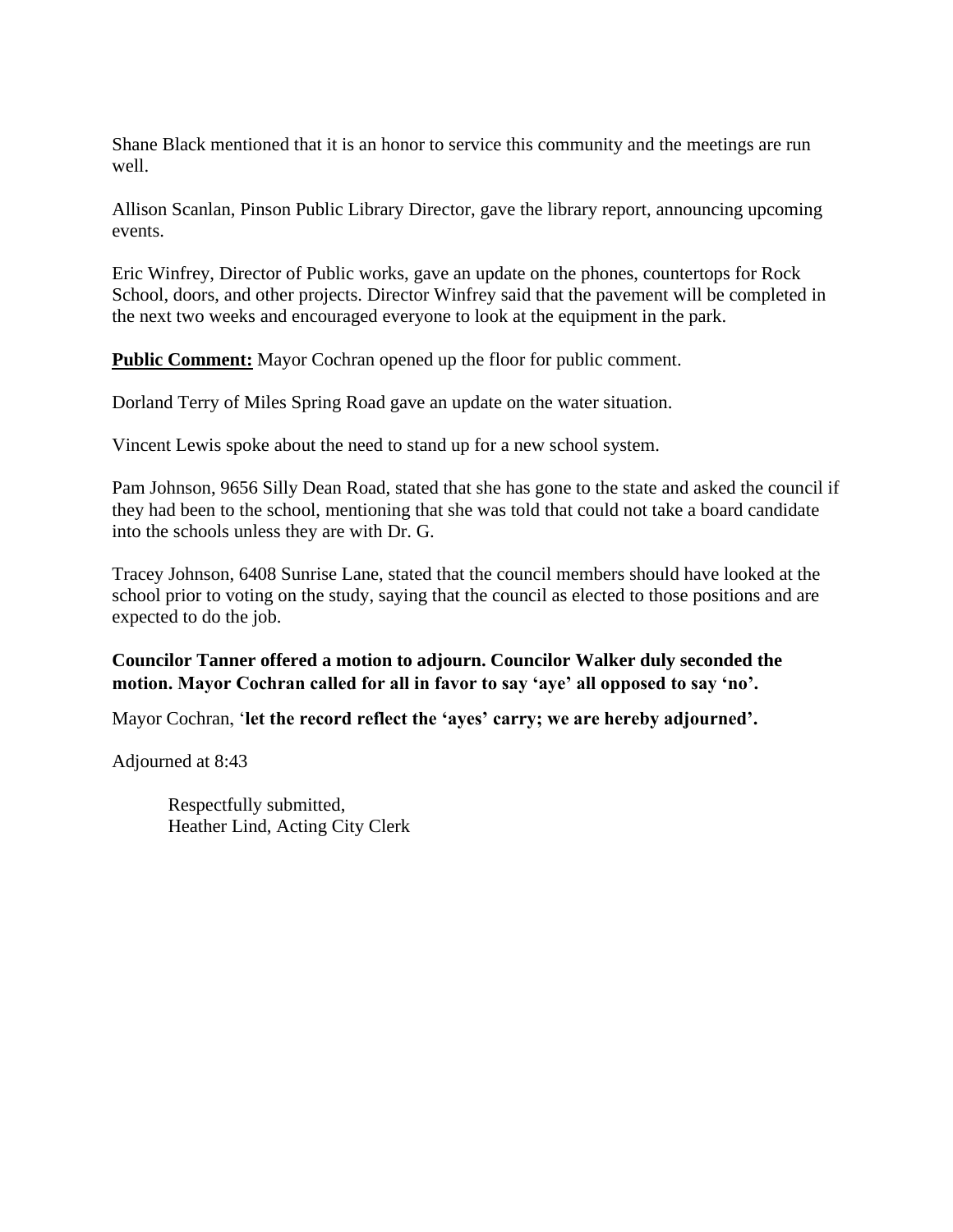| Bills: 4-7-2022                        |                          |              |                                                                          |
|----------------------------------------|--------------------------|--------------|--------------------------------------------------------------------------|
| <b>Regions</b>                         |                          | \$13,581.58  | Account Balances @ 3/31/2022:                                            |
| Alabama Power                          | PYSC-                    | \$1,391.22   | Regions Gen. Fund \$1,967,348.48                                         |
|                                        | Rock School-             | \$222.84     | Regions MM Cap. Fund \$76,844.32                                         |
|                                        | Box Cam                  | \$2,166.71   | Hometown Library Fund \$3,811.69                                         |
|                                        | City Hall                | \$1,265.23   | Hometown 4-6-5<br>\$314,465.33                                           |
|                                        | <b>Storm Shelter</b>     | \$101.59     | Hometown 7-2<br>\$21,869.71<br><b>Hometown Misc. Road</b><br>\$38,646.16 |
|                                        | Bicentennial-            | \$2,394.20   | Hometown 10 cent tax<br>\$28,342.60                                      |
|                                        | <b>Bradford Trafford</b> | \$102.94     | <b>Hometown Saving Acct</b><br>\$562,683.91                              |
|                                        | Powell Ave               | \$117.47     |                                                                          |
|                                        | Library                  | \$2,654.56   |                                                                          |
|                                        | <b>Community Center</b>  | \$198.74     |                                                                          |
|                                        | PHCC-                    | \$2,672.59   |                                                                          |
|                                        | Triangle Park-           | \$61.79      |                                                                          |
|                                        | <b>School Drive</b>      | \$322.29     |                                                                          |
| Birmingham Water Works                 | City Hall-               | \$116.92     |                                                                          |
|                                        | Rock School-             | \$352.22     |                                                                          |
|                                        | Triangle Park-           | \$27.31      |                                                                          |
|                                        | Powell Ave.-             | \$43.85      |                                                                          |
|                                        | <b>Community Center</b>  | \$67.22      |                                                                          |
|                                        | PHCC-                    | \$210.66     |                                                                          |
|                                        | PYSC-                    | \$184.70     |                                                                          |
|                                        | Bradford-                | \$27.31      |                                                                          |
|                                        | Bicentennial-            | \$354.59     |                                                                          |
|                                        | Innsbrook-               | \$27.31      |                                                                          |
| Utilities Board-Oneonta                | PHCC-                    | \$8.56       |                                                                          |
| AT&T                                   |                          | \$2,332.27   |                                                                          |
| <b>AT&amp;T Firstnet</b>               |                          | \$601.63     |                                                                          |
| Vulcan Materials Company               | PHCC-                    | \$11,402.39  |                                                                          |
| <b>Central Station</b>                 | PHCC-                    | \$210.00     |                                                                          |
| Lockcorp Inc.                          | City Hall                | \$170.00     |                                                                          |
|                                        |                          |              |                                                                          |
| Spectrum                               |                          | \$8,357.27   |                                                                          |
| Jefferson County Sheriff's Office      |                          | \$34,000.00  |                                                                          |
| Latta Plumbing                         | PHCC-                    | \$4,200.00   |                                                                          |
|                                        | <b>PYSC</b>              | \$7,144.80   |                                                                          |
|                                        | City Hall                | \$150.00     |                                                                          |
| <b>Governent Partnership Solutions</b> |                          | \$2,400.00   |                                                                          |
| Darryl Dailey                          |                          | \$350.00     |                                                                          |
| <b>Hand Arendall Harrison</b>          |                          | \$7,739.50   |                                                                          |
| VC <sub>3</sub>                        |                          | \$2,229.03   |                                                                          |
| <b>Smith Roofing</b>                   |                          | \$350.00     |                                                                          |
| Milam & Co.                            |                          | \$213,517.82 |                                                                          |
| A Plus Portable Restrooms, Inc.        |                          | \$265.00     |                                                                          |
| <b>United States Postal Service</b>    |                          | \$130.00     |                                                                          |
| Xerox                                  |                          | \$44.69      |                                                                          |
| Center Point Fire District             |                          | \$2,873.00   |                                                                          |
| Stark                                  |                          | \$198.00     |                                                                          |
| Apex                                   |                          | \$3,030.00   |                                                                          |
| Birmingham Southern College            | Turkey Creek TV          | \$1,505.83   |                                                                          |
|                                        | Turkey Creek Manger      | \$20,000.00  |                                                                          |
| Deputy Keith Smith                     | <b>Trade Days</b>        | \$280.00     |                                                                          |